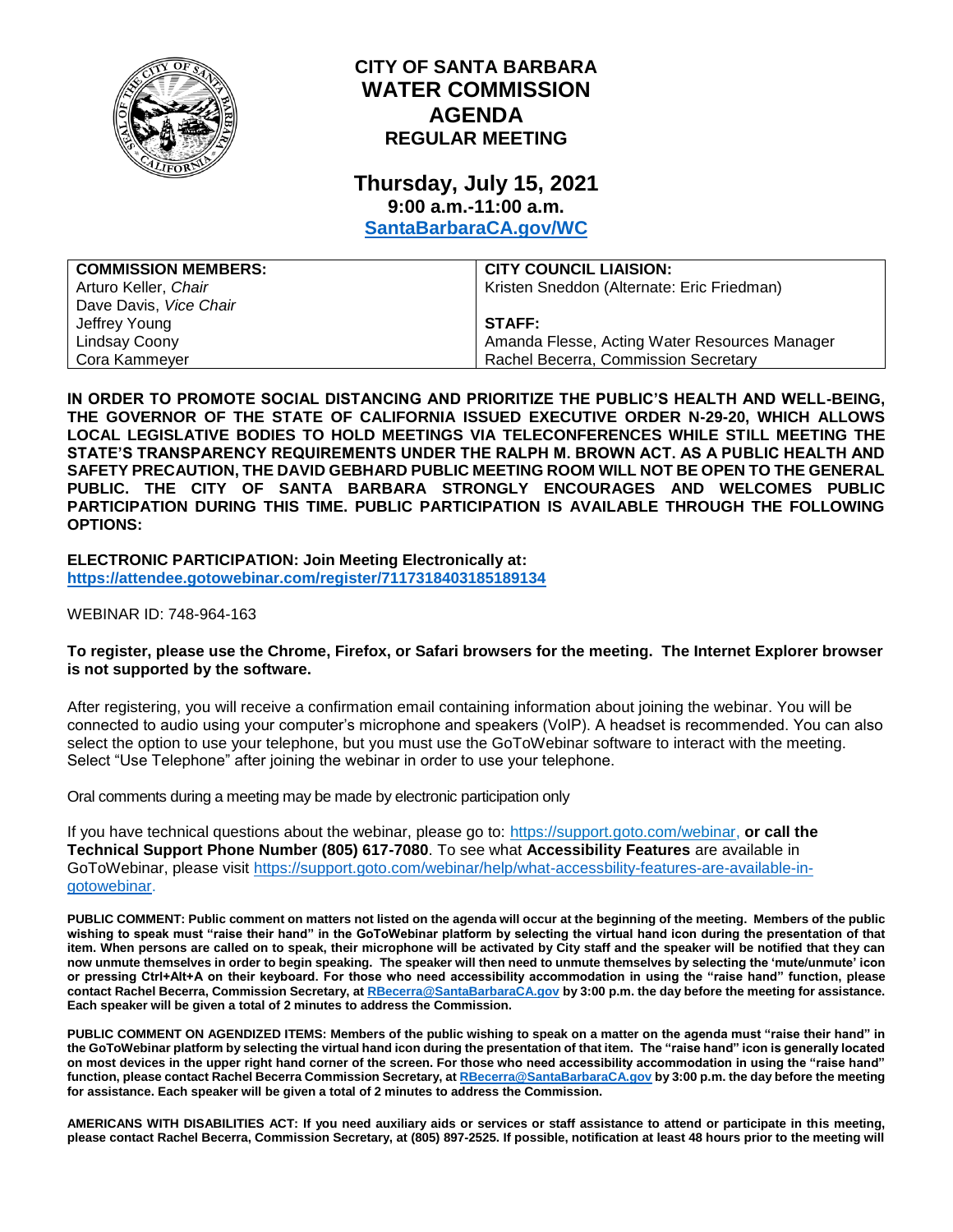Water Commission Agenda July 15, 2021 Page 2 of 3 **usually enable the City to make reasonable arrangements. Specialized services such as sign language interpretation or documents in Braille may require additional lead time to arrange.**

**AGENDAS, MINUTES, AND REPORTS: Documents relating to agenda items, as well as materials related to an item on this agenda that were submitted to the Water Commission after distribution of the agenda packet, are available online a[t www.SantaBarbaraCA.gov/WC.](http://www.santabarbaraca.gov/WC)**

> Regular Meeting Agenda Thursday, July 15, 2021

# **1. CALL TO ORDER**

# **2. ROLL CALL**

#### **3. CHANGES TO AGENDA**

**4. PUBLIC COMMENT:** Any member of the public may address the Water Commission for up to two minutes on any subject within the jurisdiction of the Commission that is not scheduled for a public discussion before the Commission.

# **5. CEREMONIAL ITEM**

Amanda Flesse, Acting Water Resources Manager Action: Swearing in of Commissioner Kammeyer

#### **6. APPOINTMENT OF OFFICERS**

Amanda Flesse, Acting Water Resources Manager Action: Appointment of Fiscal Year 2022 Chair and Vice Chair

# **7. CONSENT ITEMS:**

- **a. Meeting Minutes:** Approval of Minutes June 17, 2021 Amanda Flesse, Acting Water Resources Manager Action: Approval *[Click here for Draft Minutes](https://www.santabarbaraca.gov/civicax/filebank/blobdload.aspx?BlobID=237830)*
- **b. Appropriation Of Water Operating Fund Reserves For Desalination Conveyance Pipeline Project** Malcolm Hamilton, Water Resources Financial Officer Action: Approval *[Click here for Staff Report](https://www.santabarbaraca.gov/civicax/filebank/blobdload.aspx?BlobID=237831)*
- **c. Request From La Cumbre Mutual Water Company For A Long-Term Water Supply Agreement** Dakota Corey, Acting Water Supply and Services Manager Action: Recommendation *[Click here for Staff Report](https://www.santabarbaraca.gov/civicax/filebank/blobdload.aspx?BlobID=237832)*

# **8. ADMINISTRATIVE ITEMS:**

- **a. California Department of Water Resources Renewable Energy Efforts (40 minutes)** Jonathan Young, Energy Manager with State Water Contractors Action: Presentation *[Click here for Staff Report](https://www.santabarbaraca.gov/civicax/filebank/blobdload.aspx?BlobID=237833)*
- **b. Award of Contract for the Advanced Metering Infrastructure Project (45 minutes)** Dana Hoffenberg, Water Resources Analyst Action: Recommendation *[Click here for Staff Report](https://www.santabarbaraca.gov/civicax/filebank/blobdload.aspx?BlobID=237834)*
- **c. El Estero Water Resource Center Treatment Process and Energy Use (15 minutes)** Zach Sawaya, Wastewater Operations and Maintenance Engineer Action: Presentation *[Click here for Staff Report](https://www.santabarbaraca.gov/civicax/filebank/blobdload.aspx?BlobID=237835)*
- **9. WATER RESOURCES MANAGER'S REPORT (10 minutes)** Amanda Flesse, Acting Water Resources Manager Action: Presentation